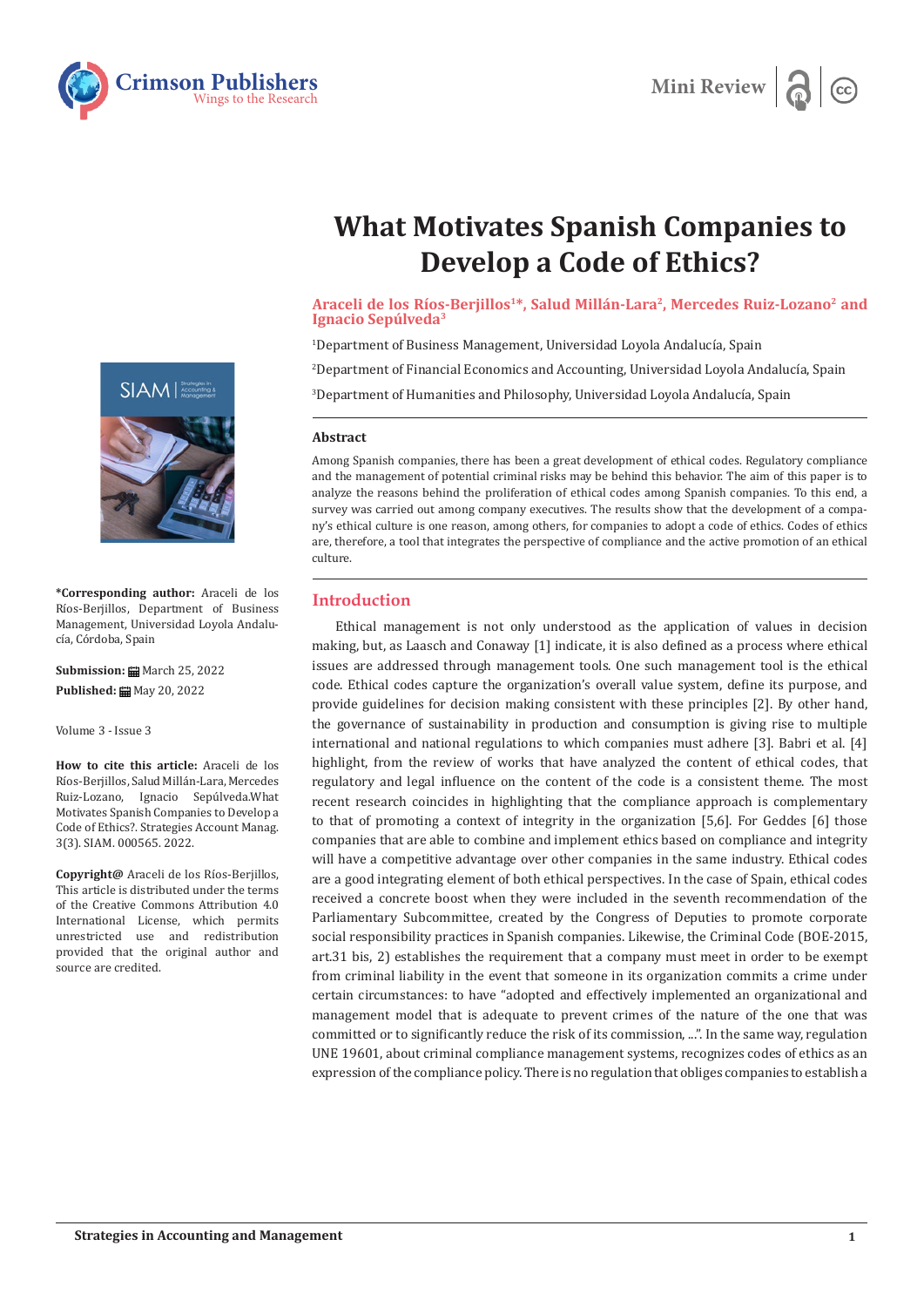code of ethics, but there is a general consensus on the role of ethical codes as a fundamental tool of corporate compliance. According to a study by the global professional services organization BDO [7], 75% of Spanish companies have already implemented a code of ethics as a generic guideline for decision-making. The objective of this paper is to analyze what are the motivations that lead Spanish companies to adopt ethical codes; are regulatory compliance and criminal risk management the main reasons for adopting a code of ethics?

## **Results**

A survey was developed to obtain information related to the availability or not of a code of ethics and the reasons that motivated them to do so. The survey was addressed to managers and decision-makers of Spanish companies, and 73 questionnaires were answered. The 71.2% of the organizations correspond to the classification of large companies and that 87.6% have a national or international scope of action. Only 3 companies do not have a code of ethics. These pointed the low probability that they will have one, since they say that they do not see it as necessary and do not have someone in charge of the company's ethical problems. Two of them consider that the code of ethics does not add value to the business, and that they do not have the time to elaborate it and have not thought about it. As for the companies that have developed their code, very few did so before 2000. Twenty-seven percent did so between 2000 and 2008 and 59% after the 2008 economic crisis. Likewise, 86% opted for their own model code of ethics. Between 20% and 25% of respondents consider that the sector code meets the needs of their company and that it responds to the critical aspects of the sector, being respected by the companies in the sector. With regard to the reasons why they considered that it was good to have a code of ethics (Table 1), most of the respondents agreed or fully agreed with the issues raised (over 80%). It should be noted that 41.1% of the companies are indifferent to the fact that other companies in the sector have a code of ethics, and that 28.8% think that it does not affect the differentiation of their products or services, while 30.1% think that a code of ethics does not serve as a guide for employees in making ethical decisions.

**Table 1:** Evaluation of the reasons why it is perceived to be good for the company to have a code of ethics (in %).

|                                                                          | <b>Totally Disagree</b> | <b>Disagree</b> | Indifferent | Agree | <b>Totally Agree</b> | <b>No Answer</b> |
|--------------------------------------------------------------------------|-------------------------|-----------------|-------------|-------|----------------------|------------------|
| Helps to prevent lawsuits and legal challenges                           | 4.1                     |                 | 5.5         | 49.3  | 37.0                 | 4.1              |
| Improves our reputation                                                  | 4.1                     |                 | 4.1         | 39.7  | 47.9                 | 4.1              |
| Differentiates our products/services                                     | 2.7                     | 2.7             | 28.8        | 43.8  | 17.8                 | 4.1              |
| Generates confidence in stakeholders                                     | 4.1                     |                 | 2.7         | 39.7  | 49.3                 | 4.1              |
| Better manage risk                                                       | 4.1                     |                 | 4.1         | 45.2  | 41.1                 | 5.5              |
| Regulates similar behavior in all company<br>subsidiaries                | 4.1                     | 1.4             | 8.2         | 34.2  | 47.9                 | 4.1              |
| Communicates principles and commitments to<br>stakeholders               | 2.7                     | 1.4             | 5.5         | 31.5  | 54.8                 | 4.1              |
| The companies in the sector have one                                     | 4.1                     | 11.0            | 41.1        | 28.8  | 9.6                  | 5.5              |
| It is imposed by the current context                                     | 2.7                     | 11.0            | 13.7        | 45.2  | 23.3                 | 4.1              |
| Contributes to the implementation of the SR policy                       | 4.1                     |                 | 4.1         | 53.4  | 32.9                 | 5.5              |
| Generates an internal culture of respect development.<br>and cooperation | 4.1                     |                 | 2.7         | 37.0  | 52.1                 | 4.1              |
| Guidance for employees in making ethical decisions                       | 4.1                     | 30.1            | 4.1         | 4.1   | 57.5                 | 0.0              |

## **Conclusion**

The ethic code can be part of a management system with an integrated approach to manage all types of risks, prevent lawsuits and legal challenges, and to promote an ethical culture in the company. There are, therefore, multiple reasons for companies to develop a code of ethics. Although regulatory compliance is an important reason, other reasons carry more weight, for example, the development of an internal culture of respect and cooperation. It is worth pointing out the lack of incidence of the theory of legitimacy, it is not acted by mimetic isomorphism in this case, since they do not give importance to the fact that other companies in the sector have it. One area for improvement identified is the role of codes of ethics in guiding the ethical decision making of employees.

#### **References**

- 1. Laasch O, Conaway R (2015) Principles of responsible management: Glocal sustainability, responsibility, ethics. mason: Cengage.
- 2. [Sims RR \(1991\) The institutionalization of organizational ethics. Journal](https://www.jstor.org/stable/25072178) [of Business Ethics 10\(7\): 493-506.](https://www.jstor.org/stable/25072178)
- 3. [De Bakker F, Rasche A, Ponte S \(2019\) Multi-Stakeholder initiatives](https://ideas.repec.org/a/cup/buetqu/v29y2019i03p343-383_00.html) [on sustainability: A cross-disciplinary review and research agenda for](https://ideas.repec.org/a/cup/buetqu/v29y2019i03p343-383_00.html) [business ethics. Business Ethics Quarterly 29\(3\): 343-383.](https://ideas.repec.org/a/cup/buetqu/v29y2019i03p343-383_00.html)
- 4. [Babri M, Davidson B, Helin S \(2021\) An updated inquiry into the study of](https://ideas.repec.org/a/kap/jbuset/v168y2021i1d10.1007_s10551-019-04192-x.html) [corporate codes of ethics: 2005-2016. Journal of Business Ethics 168\(1\):](https://ideas.repec.org/a/kap/jbuset/v168y2021i1d10.1007_s10551-019-04192-x.html) [71-108.](https://ideas.repec.org/a/kap/jbuset/v168y2021i1d10.1007_s10551-019-04192-x.html)
- 5. [Calderón R, Piñero R, Redín DM \(2018\) Can compliance restart integrity?](https://onlinelibrary.wiley.com/doi/10.1111/beer.12182) [toward a harmonized approach. The example of the audit committee.](https://onlinelibrary.wiley.com/doi/10.1111/beer.12182) [Business Ethics: A European Review 27\(2\): 195-206.](https://onlinelibrary.wiley.com/doi/10.1111/beer.12182)